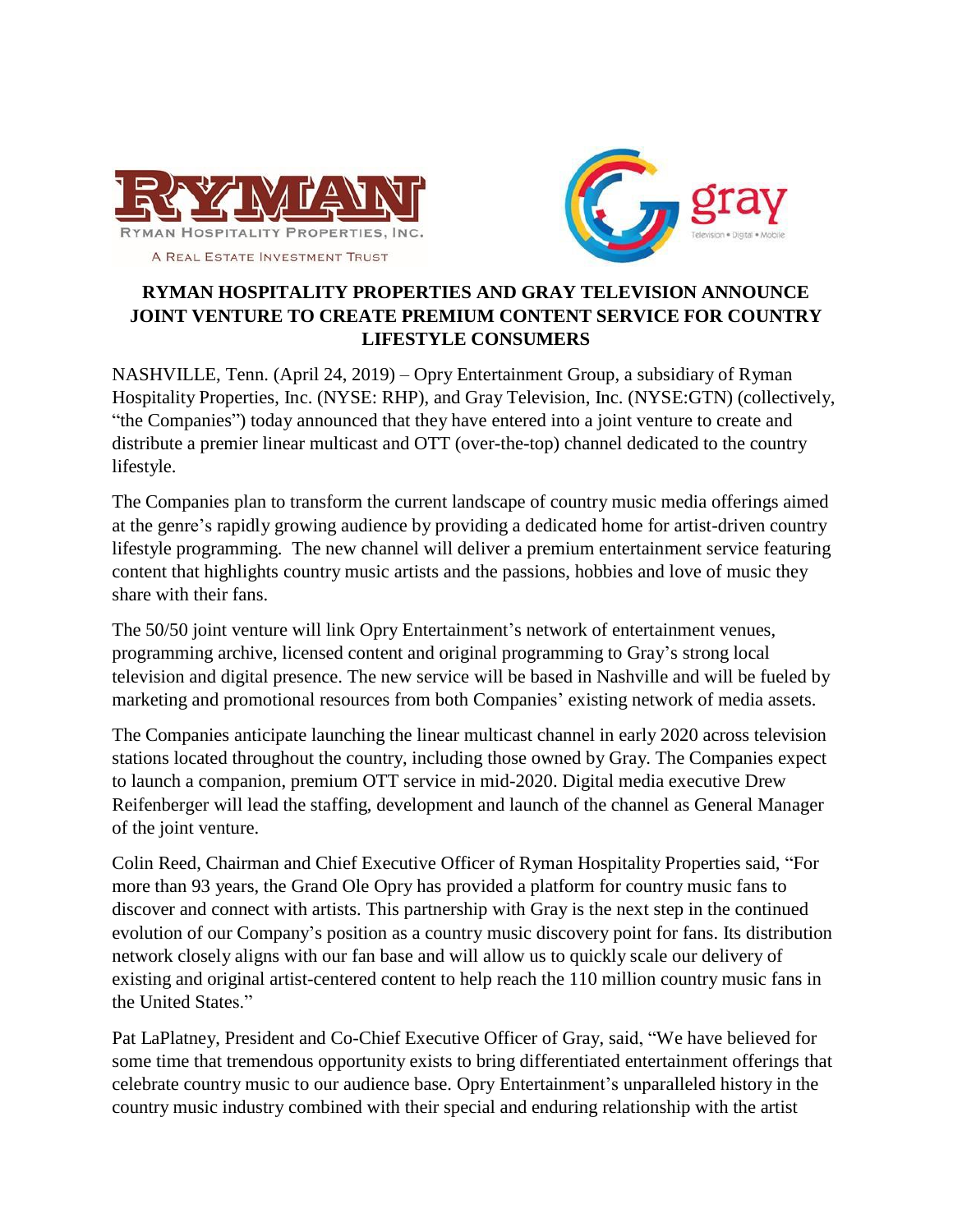community makes them a natural partner to help us deliver this premium content to our local communities."

Scott Bailey, President of Opry Entertainment, said, "Country music fans have long been known to be tremendously dedicated to the genre. As a company, we have recognized that there is a gap for these consumers in where they can go to watch great artist-centered programming on any device, wherever they happen to be. We believe there is a significant opportunity to become the category leader in country lifestyle entertainment and to play an important role in delivering this content and experience."

For more details, including job opportunities, and to keep up with the latest news about this venture, please visit joinusinthecountry.com.

**A Note to Ryman Hospitality Properties, Inc. Shareholders:** For additional information regarding this partnership, visit ir.rymanhp.com and click on Presentations and Transcripts.

# **About Ryman Hospitality Properties, Inc.**

Ryman Hospitality Properties, Inc. (NYSE: RHP) is a REIT for federal income tax purposes, specializing in group-oriented, destination hotel assets in urban and resort markets. The Company's owned assets include a network of four upscale, meetings-focused resorts totaling 8,114 rooms that are managed by lodging operator Marriott International, Inc. under the Gaylord Hotels brand. The Company is the majority owner of the joint venture that owns the 1,501-room Gaylord Rockies Resort & Convention Center, which is also managed by Marriott International, Inc. Other owned assets managed by Marriott International, Inc. include Gaylord Springs Golf Links, the Wildhorse Saloon, the General Jackson Showboat, The Inn at Opryland, a 303-room overflow hotel adjacent to Gaylord Opryland and AC Hotel Washington, DC at National Harbor, a 192-room hotel near Gaylord National. Ryman Hospitality Properties also owns and operates media and entertainment assets, including the Grand Ole Opry (opry.com), the legendary weekly showcase of country music's finest performers for over 90 years; the Ryman Auditorium, the storied former home of the Grand Ole Opry located in downtown Nashville; 650 AM WSM, the Opry's radio home; and Ole Red, a country lifestyle and entertainment brand. For additional information about Ryman Hospitality Properties, visit rymanhp.com.

## **About Gray Television, Inc.**

Gray currently owns and/or operates television stations and leading digital properties in 93 television markets, including the number-one rated television station in 68 markets and the first or second highest rated television station in 87 markets. Gray's television stations cover approximately 24 percent of US television households and broadcast approximately 400 separate programming streams, including nearly 150 affiliates of the CBS/NBC/ABC/FOX networks. Gray also owns video program production, marketing, and digital businesses including Raycom Sports, Tupelo-Raycom, and RTM Studios, the producer of PowerNation programs and content. For further information, please [visit www.gray.tv.](http://www.gray.tv/)